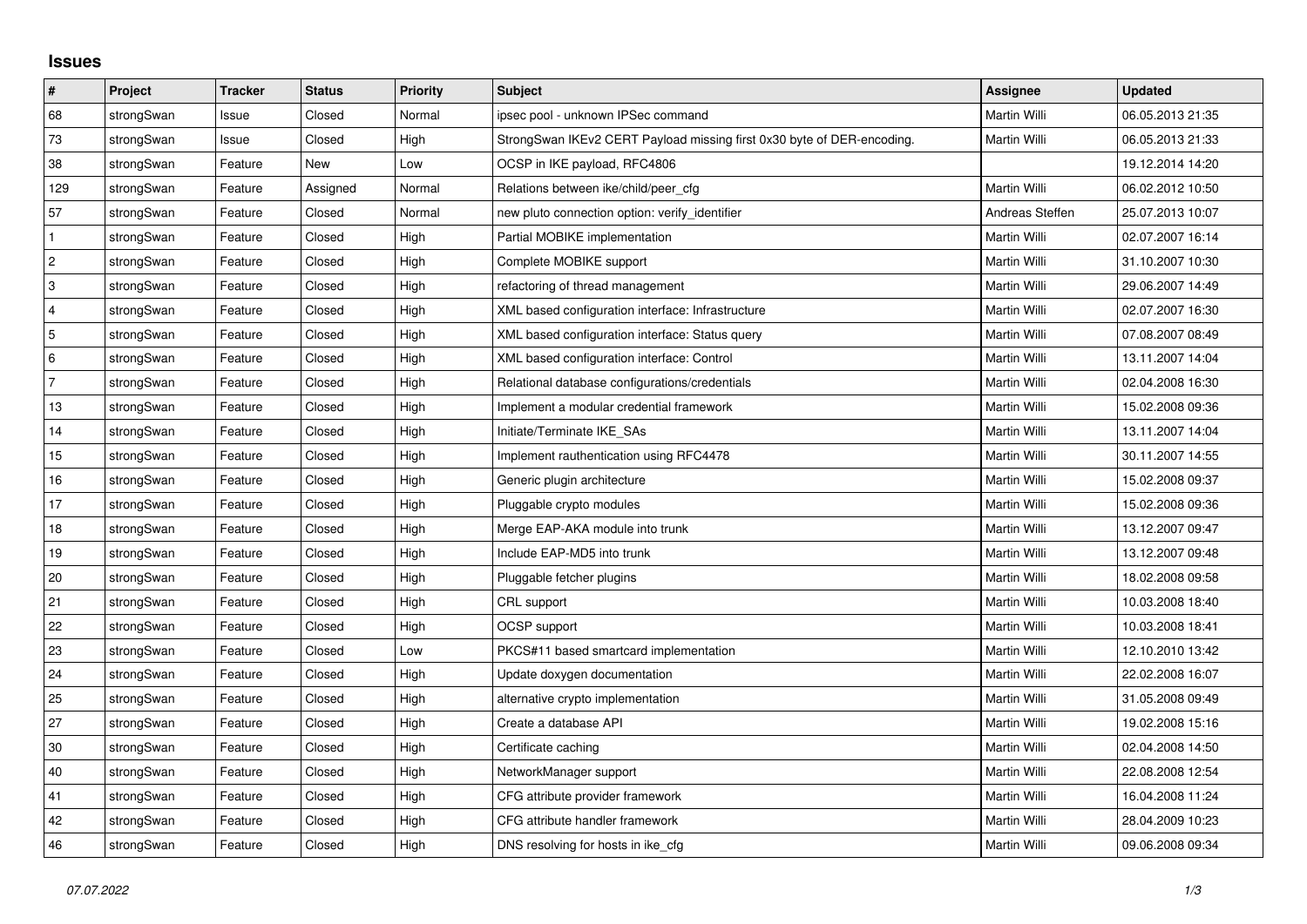| $\vert$ # | Project    | <b>Tracker</b> | <b>Status</b> | <b>Priority</b> | <b>Subject</b>                                                              | <b>Assignee</b>       | <b>Updated</b>   |
|-----------|------------|----------------|---------------|-----------------|-----------------------------------------------------------------------------|-----------------------|------------------|
| 47        | strongSwan | Feature        | Closed        | High            | <b>RNG API</b>                                                              | Martin Willi          | 16.04.2008 11:27 |
| 48        | strongSwan | Feature        | Closed        | High            | Parallel trustchain verification                                            | <b>Martin Willi</b>   | 16.04.2008 11:33 |
| 54        | strongSwan | Feature        | Closed        | High            | <b>EAP-Identity Server functionality</b>                                    | Martin Willi          | 22.08.2008 12:55 |
| 59        | strongSwan | Feature        | Closed        | High            | Add additinal signal dependent parameter to bus                             | Martin Willi          | 29.07.2008 11:04 |
| 60        | strongSwan | Feature        | Closed        | High            | Implement draft-sheffer-ikev2-gtc-00 with PAM password verification         | Martin Willi          | 22.08.2008 12:59 |
| 67        | strongSwan | Feature        | Closed        | Normal          | Implement DH groups 22-24                                                   | Martin Willi          | 19.04.2010 14:51 |
| 76        | strongSwan | Feature        | Closed        | Normal          | crypto test framework                                                       | Martin Willi          | 12.06.2009 11:31 |
| 78        | strongSwan | Feature        | Closed        | Normal          | Integrity tester for libstrongswan and all plugins.                         | Martin Willi          | 27.06.2009 16:19 |
| 100       | strongSwan | Feature        | Closed        | Normal          | Derive traffic selectors from authentication process                        | Martin Willi          | 23.07.2010 16:53 |
| 128       | strongSwan | Feature        | Closed        | Normal          | Plugin dependencies                                                         | <b>Martin Willi</b>   | 06.02.2012 10:51 |
| 37        | strongSwan | Feature        | Closed        | High            | Hash and URL support for IKEv2                                              | <b>Tobias Brunner</b> | 18.04.2008 13:38 |
| 69        | strongSwan | Feature        | Closed        | Normal          | Improve scheduler performance                                               | <b>Tobias Brunner</b> | 04.12.2008 17:03 |
| 39        | strongSwan | Feature        | Rejected      | High            | Configuration support in Manager                                            | <b>Martin Willi</b>   | 04.07.2014 11:07 |
| 44        | strongSwan | <b>Bug</b>     | Closed        | Normal          | multiple copies of ca certificate in cache                                  |                       | 07.04.2008 10:51 |
| 28        | strongSwan | Bug            | Closed        | Low             | 'make install' fails if 'sysconfdir' does not exist.                        | Andreas Steffen       | 22.02.2008 15:54 |
| 29        | strongSwan | <b>Bug</b>     | Closed        | Low             | 'make install' fails if 'sysconfdir' does not exist.                        | Andreas Steffen       | 22.02.2008 15:53 |
| 51        | strongSwan | <b>Bug</b>     | Closed        | Urgent          | fips_signer should not chek for \$(PREFIX)/libexec/ipsec/ at build time     | Andreas Steffen       | 19.08.2008 21:10 |
| 61        | strongSwan | Bug            | Closed        | High            | When recovering from DPD, firewall rules aren't added as necessary          | Andreas Steffen       | 06.05.2013 21:43 |
| 65        | strongSwan | <b>Bug</b>     | Closed        | High            | Many UML tests fail                                                         | Andreas Steffen       | 07.10.2008 07:09 |
| 70        | strongSwan | Bug            | Closed        | High            | IP <sub>v6</sub>                                                            | Andreas Steffen       | 21.02.2009 11:09 |
| 8         | strongSwan | <b>Bug</b>     | Closed        | Urgent          | MOBIKE selects disappearing IPv6 address                                    | Martin Willi          | 05.07.2007 09:03 |
| 10        | strongSwan | <b>Bug</b>     | Closed        | High            | distribution cannot be built because logout.cs template is missing in trunk | Martin Willi          | 18.09.2007 07:43 |
| 11        | strongSwan | Bug            | Closed        | High            | Show IKE_SA status overview                                                 | Martin Willi          | 31.10.2007 10:29 |
| 12        | strongSwan | Bug            | Closed        | Immediate       | Fix build on uClibc                                                         | Martin Willi          | 31.10.2007 10:34 |
| 26        | strongSwan | <b>Bug</b>     | Closed        | High            | Port all tools to new crypto/credential APIs                                | Martin Willi          | 21.03.2008 18:04 |
| 31        | strongSwan | Bug            | Closed        | High            | ikev2/rw-eap-aka-rsa scenario fails                                         | Martin Willi          | 19.03.2008 15:25 |
| 32        | strongSwan | Bug            | Closed        | High            | ikev2/rw-no-idr scenario fails                                              | Martin Willi          | 19.03.2008 11:13 |
| 33        | strongSwan | Bug            | Closed        | High            | ikev2/crl-revoked scenario broken                                           | Martin Willi          | 19.03.2008 19:02 |
| 34        | strongSwan | Bug            | Closed        | High            | ikev2/multi-level-ca-loop segfaults                                         | Martin Willi          | 31.03.2008 09:19 |
| 35        | strongSwan | Bug            | Closed        | High            | ikev2/ocsp-no-signer-cert scenario segfaults                                | Martin Willi          | 02.04.2008 09:45 |
| 36        | strongSwan | Bug            | Closed        | High            | strongswan-4.2.0 does not compile with uclibc                               | Martin Willi          | 04.04.2008 13:51 |
| 43        | strongSwan | Bug            | Closed        | High            | missing certificate_identity in SQL database causes segfault                | Martin Willi          | 07.04.2008 10:08 |
| 45        | strongSwan | <b>Bug</b>     | Closed        | High            | Failure to open SQLite database crashes charon                              | Martin Willi          | 07.04.2008 09:16 |